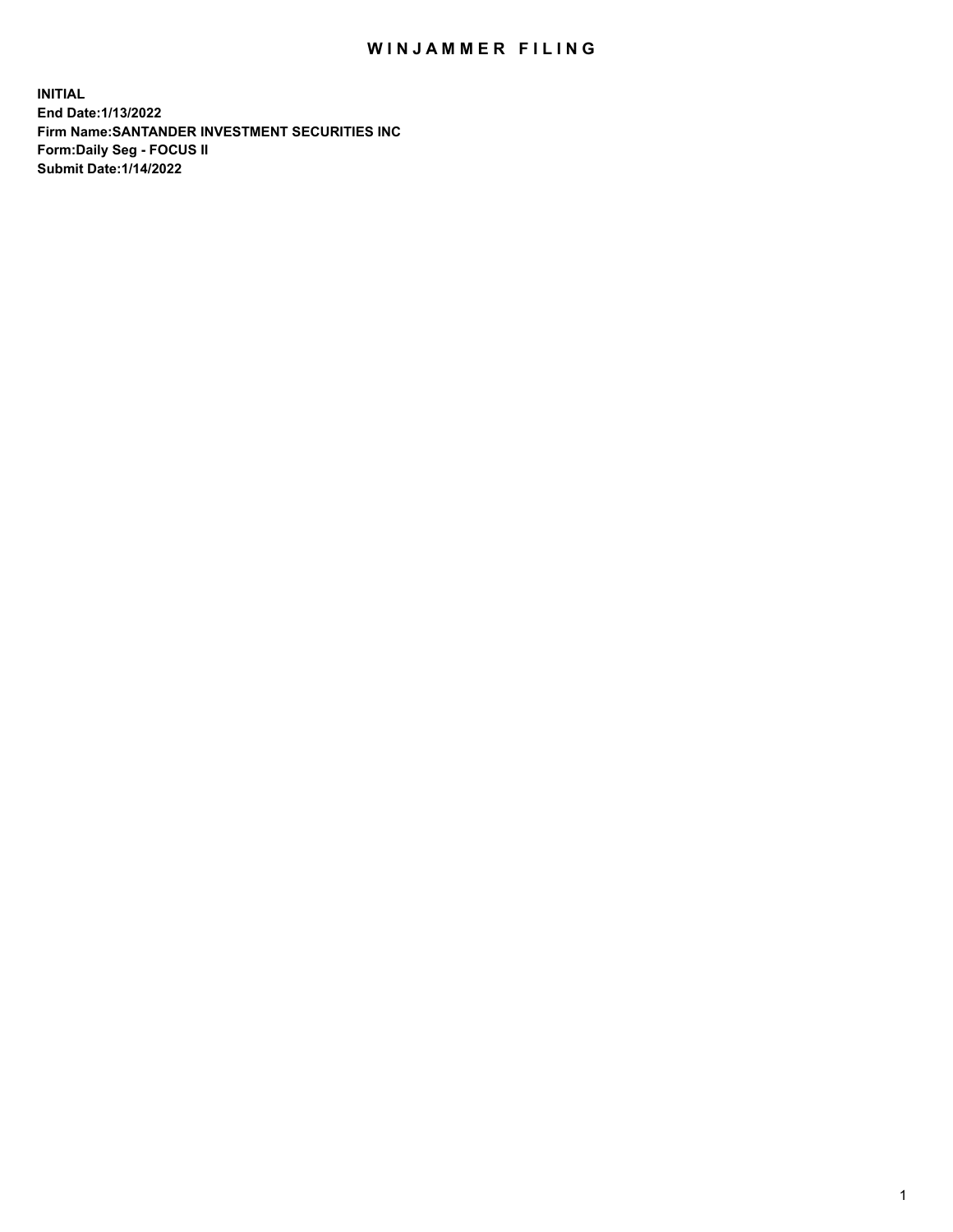**INITIAL End Date:1/13/2022 Firm Name:SANTANDER INVESTMENT SECURITIES INC Form:Daily Seg - FOCUS II Submit Date:1/14/2022 Daily Segregation - Cover Page**

Name of Company **SANTANDER INVESTMENT SECURITIES INC** Contact Name **Richard Ro** Contact Phone Number **(212) 350-3662** Contact Email Address **richard.ro@santander.us** FCM's Customer Segregated Funds Residual Interest Target (choose one): a. Minimum dollar amount: ; or **70,000,000** b. Minimum percentage of customer segregated funds required:% ; or **0** c. Dollar amount range between:and; or **0 0** d. Percentage range of customer segregated funds required between:% and%. **0 0** FCM's Customer Secured Amount Funds Residual Interest Target (choose one): a. Minimum dollar amount: ; or **0** b. Minimum percentage of customer secured funds required:% ; or **0** c. Dollar amount range between:and; or **0 0** d. Percentage range of customer secured funds required between:% and%. **0 0** FCM's Cleared Swaps Customer Collateral Residual Interest Target (choose one): a. Minimum dollar amount: ; or **0** b. Minimum percentage of cleared swaps customer collateral required:% ; or **0** c. Dollar amount range between:and; or **0 0** d. Percentage range of cleared swaps customer collateral required between:% and%. **0 0**

Attach supporting documents CH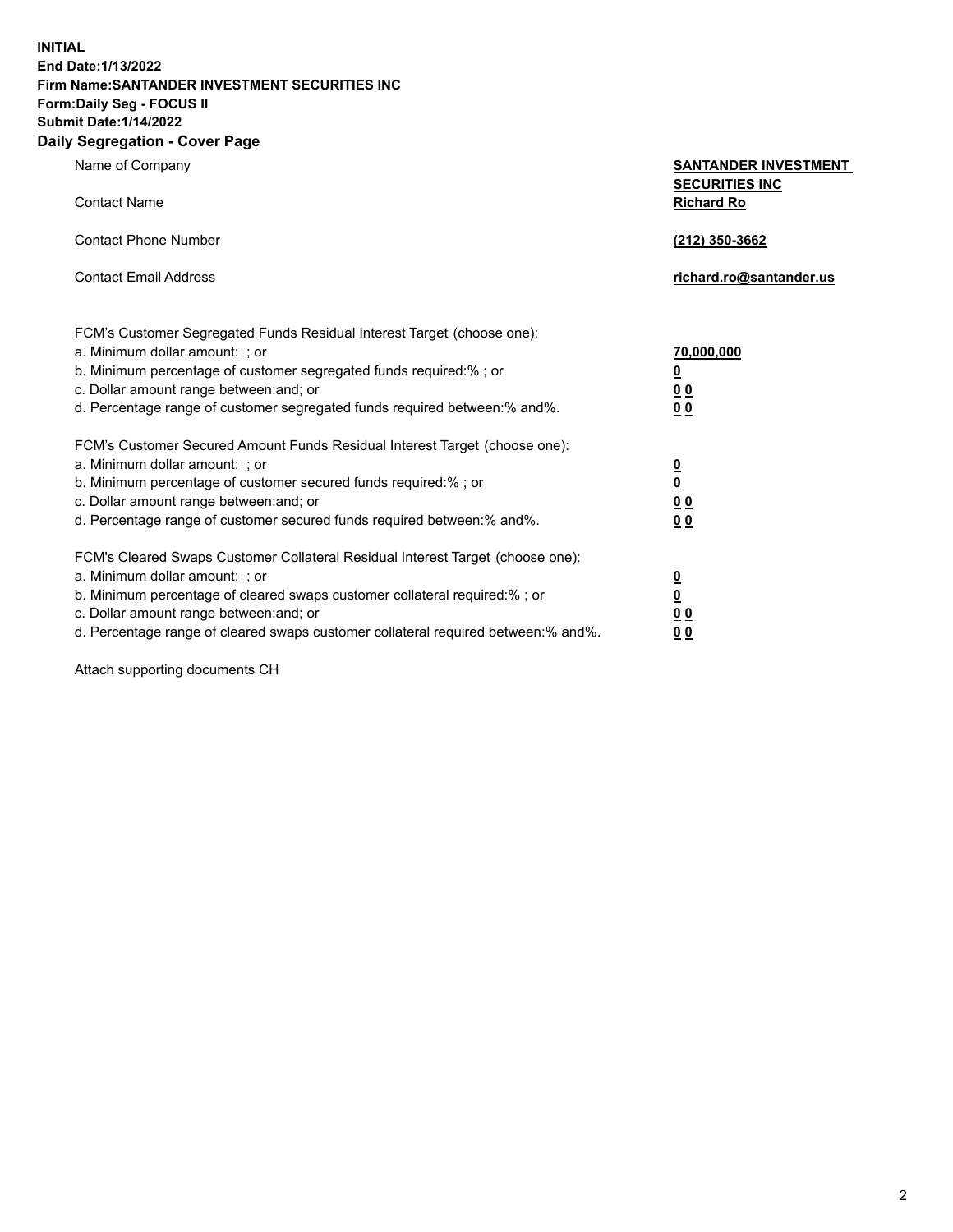## **INITIAL End Date:1/13/2022 Firm Name:SANTANDER INVESTMENT SECURITIES INC Form:Daily Seg - FOCUS II Submit Date:1/14/2022 Daily Segregation - Secured Amounts**

|     | Foreign Futures and Foreign Options Secured Amounts                                         |                   |
|-----|---------------------------------------------------------------------------------------------|-------------------|
|     | Amount required to be set aside pursuant to law, rule or regulation of a foreign            | $0$ [7305]        |
|     | government or a rule of a self-regulatory organization authorized thereunder                |                   |
| 1.  | Net ledger balance - Foreign Futures and Foreign Option Trading - All Customers             |                   |
|     | A. Cash                                                                                     | $0$ [7315]        |
|     | B. Securities (at market)                                                                   | $0$ [7317]        |
| 2.  | Net unrealized profit (loss) in open futures contracts traded on a foreign board of trade   | $0$ [7325]        |
| 3.  | Exchange traded options                                                                     |                   |
|     | a. Market value of open option contracts purchased on a foreign board of trade              | $0$ [7335]        |
|     | b. Market value of open contracts granted (sold) on a foreign board of trade                | $0$ [7337]        |
| 4.  | Net equity (deficit) (add lines 1. 2. and 3.)                                               | $0$ [7345]        |
| 5.  | Account liquidating to a deficit and account with a debit balances - gross amount           | $0$ [7351]        |
|     | Less: amount offset by customer owned securities                                            | 0 [7352] 0 [7354] |
| 6.  | Amount required to be set aside as the secured amount - Net Liquidating Equity              | $0$ [7355]        |
|     | Method (add lines 4 and 5)                                                                  |                   |
| 7.  | Greater of amount required to be set aside pursuant to foreign jurisdiction (above) or line | $0$ [7360]        |
|     | 6.                                                                                          |                   |
|     | FUNDS DEPOSITED IN SEPARATE REGULATION 30.7 ACCOUNTS                                        |                   |
| 1.  | Cash in banks                                                                               |                   |
|     | A. Banks located in the United States                                                       | $0$ [7500]        |
|     | B. Other banks qualified under Regulation 30.7                                              | 0 [7520] 0 [7530] |
| 2.  | Securities                                                                                  |                   |
|     | A. In safekeeping with banks located in the United States                                   | $0$ [7540]        |
|     | B. In safekeeping with other banks qualified under Regulation 30.7                          | 0 [7560] 0 [7570] |
| 3.  | Equities with registered futures commission merchants                                       |                   |
|     | A. Cash                                                                                     | $0$ [7580]        |
|     | <b>B.</b> Securities                                                                        | $0$ [7590]        |
|     | C. Unrealized gain (loss) on open futures contracts                                         | $0$ [7600]        |
|     | D. Value of long option contracts                                                           | $0$ [7610]        |
|     | E. Value of short option contracts                                                          | 0 [7615] 0 [7620] |
| 4.  | Amounts held by clearing organizations of foreign boards of trade                           |                   |
|     | A. Cash                                                                                     | $0$ [7640]        |
|     | <b>B.</b> Securities                                                                        | $0$ [7650]        |
|     | C. Amount due to (from) clearing organization - daily variation                             | $0$ [7660]        |
|     | D. Value of long option contracts                                                           | $0$ [7670]        |
|     | E. Value of short option contracts                                                          | 0 [7675] 0 [7680] |
| 5.  | Amounts held by members of foreign boards of trade                                          |                   |
|     | A. Cash                                                                                     | $0$ [7700]        |
|     | <b>B.</b> Securities                                                                        | $0$ [7710]        |
|     | C. Unrealized gain (loss) on open futures contracts                                         | $0$ [7720]        |
|     | D. Value of long option contracts                                                           | $0$ [7730]        |
|     | E. Value of short option contracts                                                          | 0 [7735] 0 [7740] |
| 6.  | Amounts with other depositories designated by a foreign board of trade                      | $0$ [7760]        |
| 7.  | Segregated funds on hand                                                                    | $0$ [7765]        |
| 8.  | Total funds in separate section 30.7 accounts                                               | 0 [7770]          |
| 9.  | Excess (deficiency) Set Aside for Secured Amount (subtract line 7 Secured Statement         | $0$ [7380]        |
|     | Page 1 from Line 8)                                                                         |                   |
| 10. | Management Target Amount for Excess funds in separate section 30.7 accounts                 | $0$ [7780]        |
| 11. | Excess (deficiency) funds in separate 30.7 accounts over (under) Management Target          | $0$ [7785]        |
|     |                                                                                             |                   |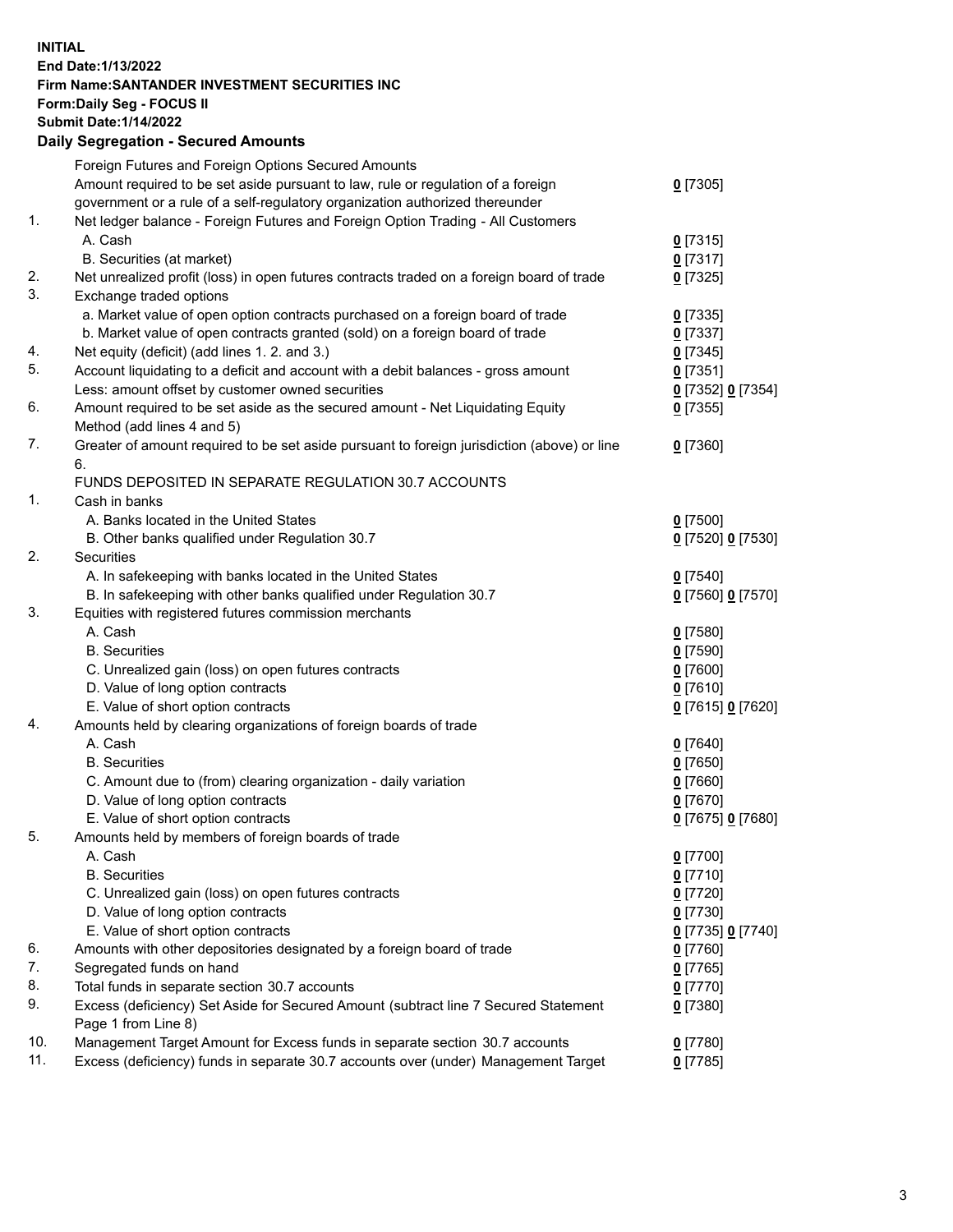| <b>INITIAL</b> |                                                                                                |                          |  |  |  |
|----------------|------------------------------------------------------------------------------------------------|--------------------------|--|--|--|
|                | End Date: 1/13/2022                                                                            |                          |  |  |  |
|                | Firm Name: SANTANDER INVESTMENT SECURITIES INC                                                 |                          |  |  |  |
|                | Form: Daily Seg - FOCUS II                                                                     |                          |  |  |  |
|                | <b>Submit Date: 1/14/2022</b>                                                                  |                          |  |  |  |
|                | Daily Segregation - Segregation Statement                                                      |                          |  |  |  |
|                | SEGREGATION REQUIREMENTS(Section 4d(2) of the CEAct)                                           |                          |  |  |  |
| 1.             | Net ledger balance                                                                             |                          |  |  |  |
|                | A. Cash                                                                                        | 1,799,670,228 [7010]     |  |  |  |
|                | B. Securities (at market)                                                                      | $0$ [7020]               |  |  |  |
| 2.             | Net unrealized profit (loss) in open futures contracts traded on a contract market             | 299,837,237 [7030]       |  |  |  |
| 3.             | Exchange traded options                                                                        |                          |  |  |  |
|                | A. Add market value of open option contracts purchased on a contract market                    | 70,519,121 [7032]        |  |  |  |
|                | B. Deduct market value of open option contracts granted (sold) on a contract market            | -31,421,922 [7033]       |  |  |  |
| 4.             | Net equity (deficit) (add lines 1, 2 and 3)                                                    | 2,138,604,664 [7040]     |  |  |  |
| 5.             | Accounts liquidating to a deficit and accounts with                                            |                          |  |  |  |
|                | debit balances - gross amount                                                                  | $0$ [7045]               |  |  |  |
|                | Less: amount offset by customer securities                                                     | 0 [7047] 0 [7050]        |  |  |  |
| 6.             | Amount required to be segregated (add lines 4 and 5)                                           | 2,138,604,664 [7060]     |  |  |  |
|                | FUNDS IN SEGREGATED ACCOUNTS                                                                   |                          |  |  |  |
| 7.             | Deposited in segregated funds bank accounts                                                    |                          |  |  |  |
|                | A. Cash                                                                                        | 295,868,683 [7070]       |  |  |  |
|                | B. Securities representing investments of customers' funds (at market)                         | $0$ [7080]<br>$0$ [7090] |  |  |  |
|                | C. Securities held for particular customers or option customers in lieu of cash (at<br>market) |                          |  |  |  |
| 8.             | Margins on deposit with derivatives clearing organizations of contract markets                 |                          |  |  |  |
|                | A. Cash                                                                                        | 2,024,928,984 [7100]     |  |  |  |
|                | B. Securities representing investments of customers' funds (at market)                         | $0$ [7110]               |  |  |  |
|                | C. Securities held for particular customers or option customers in lieu of cash (at            | $0$ [7120]               |  |  |  |
|                | market)                                                                                        |                          |  |  |  |
| 9.             | Net settlement from (to) derivatives clearing organizations of contract markets                | -148,690,962 [7130]      |  |  |  |
| 10.            | Exchange traded options                                                                        |                          |  |  |  |
|                | A. Value of open long option contracts                                                         | 70,519,121 [7132]        |  |  |  |
|                | B. Value of open short option contracts                                                        | -31,421,922 [7133]       |  |  |  |
| 11.            | Net equities with other FCMs                                                                   |                          |  |  |  |
|                | A. Net liquidating equity                                                                      | $0$ [7140]               |  |  |  |
|                | B. Securities representing investments of customers' funds (at market)                         | $0$ [7160]               |  |  |  |
|                | C. Securities held for particular customers or option customers in lieu of cash (at            | $0$ [7170]               |  |  |  |
|                | market)                                                                                        |                          |  |  |  |
| 12.            | Segregated funds on hand                                                                       | $0$ [7150]               |  |  |  |
| 13.            | Total amount in segregation (add lines 7 through 12)                                           | 2,211,203,904 [7180]     |  |  |  |
| 14.            | Excess (deficiency) funds in segregation (subtract line 6 from line 13)                        | 72,599,240 [7190]        |  |  |  |
| 15.            | Management Target Amount for Excess funds in segregation                                       | 70,000,000 [7194]        |  |  |  |
| 16.            | Excess (deficiency) funds in segregation over (under) Management Target Amount                 | 2,599,240 [7198]         |  |  |  |
|                | <b>Excess</b>                                                                                  |                          |  |  |  |